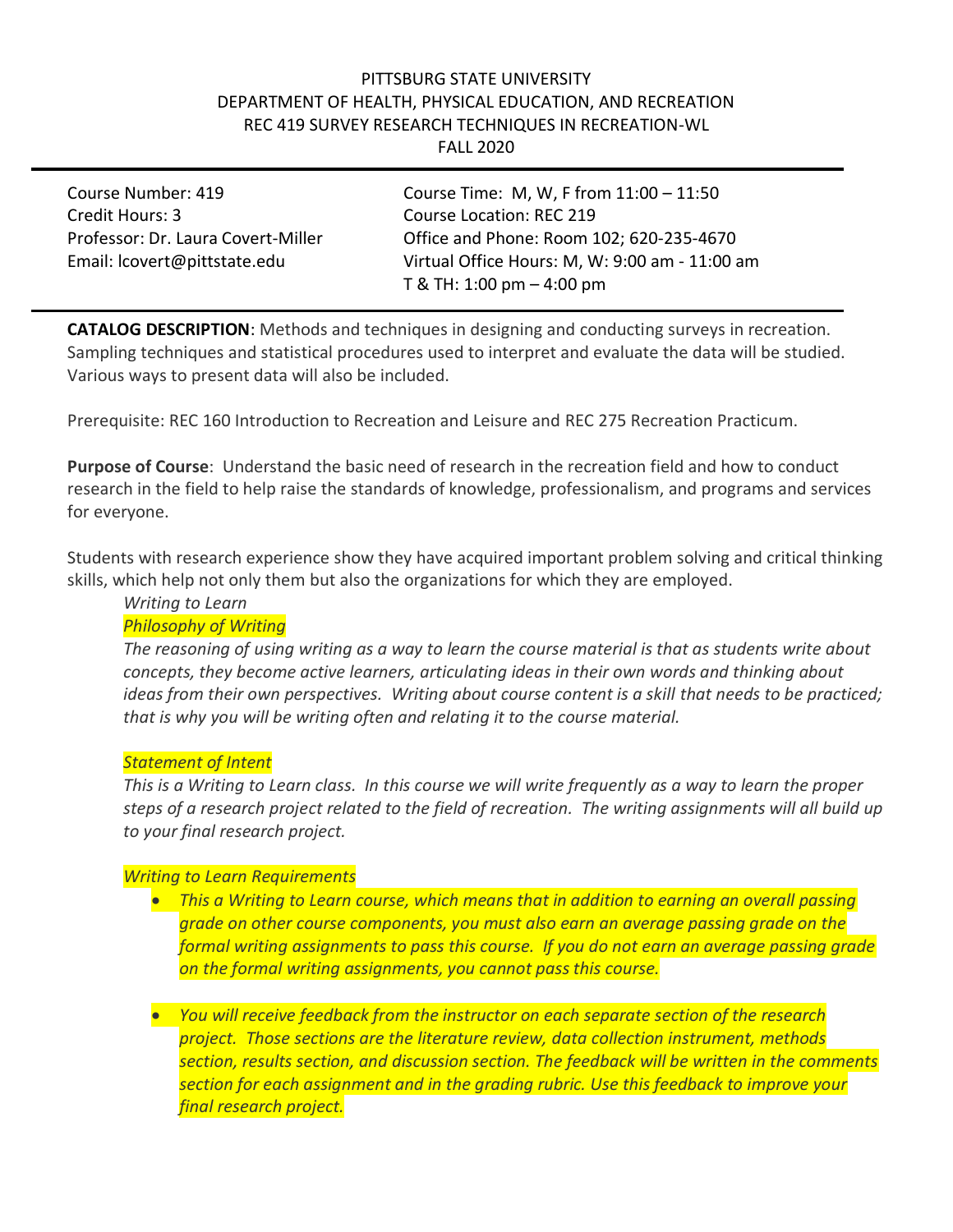- *When sources are used throughout the literature review and elsewhere in your assignments, citations must be written for the words or ideas of others. Documentation must be in APA format.*
- *In this course, you will write a minimum of 12 pages of formal writing in the form of a research report. Refer to each required section of the research report for minimum page length for each section. Descriptions of each assignment are also available on Canvas. All writing must be in 12-point font, Times New Roman, Double spaced.*
- *Due dates for each research report section and the final research report are indicated in the course schedule at the end of the syllabus. Each section will be submitted via Canvas. The final research report will be submitted on Canvas as one document.*
- *All writing will be evaluated according to each rubric posted on Canvas.*

**REQUIRED TEXTBOOK**: *Applied Research and Evaluation Methods in Recreation* by Diane Blankenship (2010); Human Kinetics Publishing. ISBN 9780736077194.

**COURSE OUTLINE**: The course will guide you through the evaluation/research process from beginning to end. We will focus on survey research since this is by far the most common form of research or evaluation in our field. The following general topics will be covered from the required text, but there will be other reading as well. You will need this book for the course. We will cover each chapter. You may be quizzed on each chapter.

**COURSE DELIVERY METHOD**: Based on the PSU definition, this is a Hyflex type course delivery. This course will be a combination of face-to-face and online. Half of the class will attend in person on Monday, the other half will attend in person on Wednesday, and Friday will be online/open for student questions/review of student work. Students will not be required to attend face to face, but will be required to be present for online class lectures at the designated class time. *If students choose to attend FULLY online, this must be discussed with the course instructor by the second week of class.* Students need to have webcam and microphone capability. Please note, this course may change delivery during the semester due to current health situations. It is advised students be prepared for either course delivery – face to face or online. *This course does require group work. All learning activities and group work will be able to be completed in person or virtually. It is strongly recommended students be "live" virtually during class time when not face to face.*

This course will include a variety of presentation methods including: lectures, student presentations, discussion, and group work. Students will not be submitting any paper-based assignments. All assignments will be submitted on Canvas. It is strongly encouraged students bring a laptop with them to class if available

#### **COURSE OBJECTIVES:**

- 1. Describe procedures and techniques for assessment of leisure needs. *(7.02.01)*
- 2. Understanding of principles and procedures for assessing and evaluating leisure services, resources, areas, and facilities, and associated environmental impacts. *(7.02.01 & 7.03.01)*
- 3. Create a research plan to gather data. *(7.02.01 & 7.03.01)*
- 4. Design an evaluation tool to collect data. *(7.02.01 & 7.03.01)*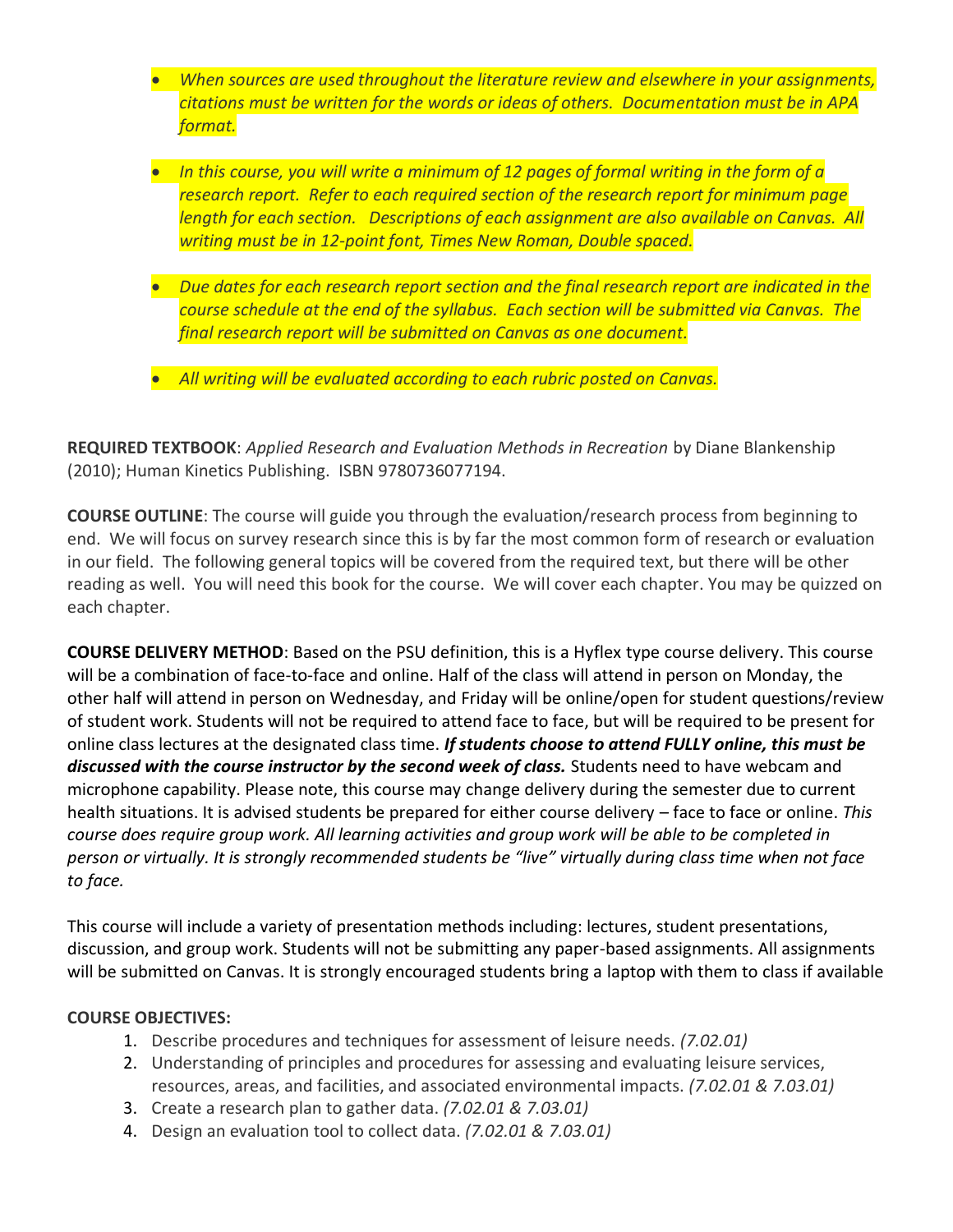5. Interpret data analysis to draw meaningful conclusions and to determine further research needs from collected data. *(7.03.01)*

## **EVALUATION**

## **I. RESEARCH PROJECT**

Every student will help develop, implement and complete a research project related to the recreation field. This project will include writing a research question (purpose of the study), completing a literature review, designing and developing a data collection instrument, implementing the instrument, gathering and analyzing data from that survey, and completing a written research report of the study and presenting the findings.

Each section will have an assigned due date which is listed on the schedule below. Rubrics will be posted on Canvas for each section. *Each section will be first submitted as a rough draft. Dr. Covert Miller will review the rough draft and provide feedback. At the end of the semester, students will submit their revised research report. Each section of the report has an opportunity to improve the original grade received if students make adequate changes to their rough drafts*.

For the research project, students will be divided into groups. The group will help complete the research project together. BUT, each student is to write his or her own literature review, methods, and discussion session. *The survey instrument will be created in the group*. Data will be collected as a group. *Analyzing the data MUST BE COMPLETED AS A GROUP. TIME WILL BE GIVEN IN CLASS FOR GROUPS TO ANALYZE THE DATA TOGETHER.* **ONE PERSON IS NOT TO DO ALL THE WORK**.

# *The COMPLETED research project is your final. Total points for the entire research project: 270 points.*

## *Below are the components of the research project.*

- *Research Question/Purpose Statement:* Students will develop a defined research topic within their group, which they will base their research project on. **10 points**
- *Literature Review*: Students will conduct a literature review of the assigned topic. The lit review helps educate about the topic. The lit review process will be covered in class. Utilize books, journals, and reliable on-line sources. Students are expected not to plagiarize. Cite all your sources used throughout the document. A bibliography is required. The citations and bibliography are to follow APA guidelines. Refer to the syllabus supplement within this syllabus for the PSU academic dishonesty policy for further information on consequences of plagiarism. *If you are unfamiliar with APA style, you can contact the Writing Center in the Axe Library to help format your paper. The Internet website sponsored by Purdue University called OWL (Online Writing Laboratory) is a GREAT and easy to understand reference tool. [Purdue Owl](http://owl.english.purdue.edu/owl/resource/560/01/)*

If assistance is needed with finding references for the literature review, please talk to Dr. Covert Miller, your peers, or the librarians at the Axe Library are more than willing to help with your search. **Within each group, EACH INDIVIDUALS' lit review will be different. The same sources may be used, but no two papers will be alike. Worth up to 50 points** *(7.01.01) ) Instructions for the literature review include:*

- *The research question is clearly stated within the first two paragraphs of the literature review.*
- *The sequence of the literature review is coherent. Ideas are clearly supported by evidence.*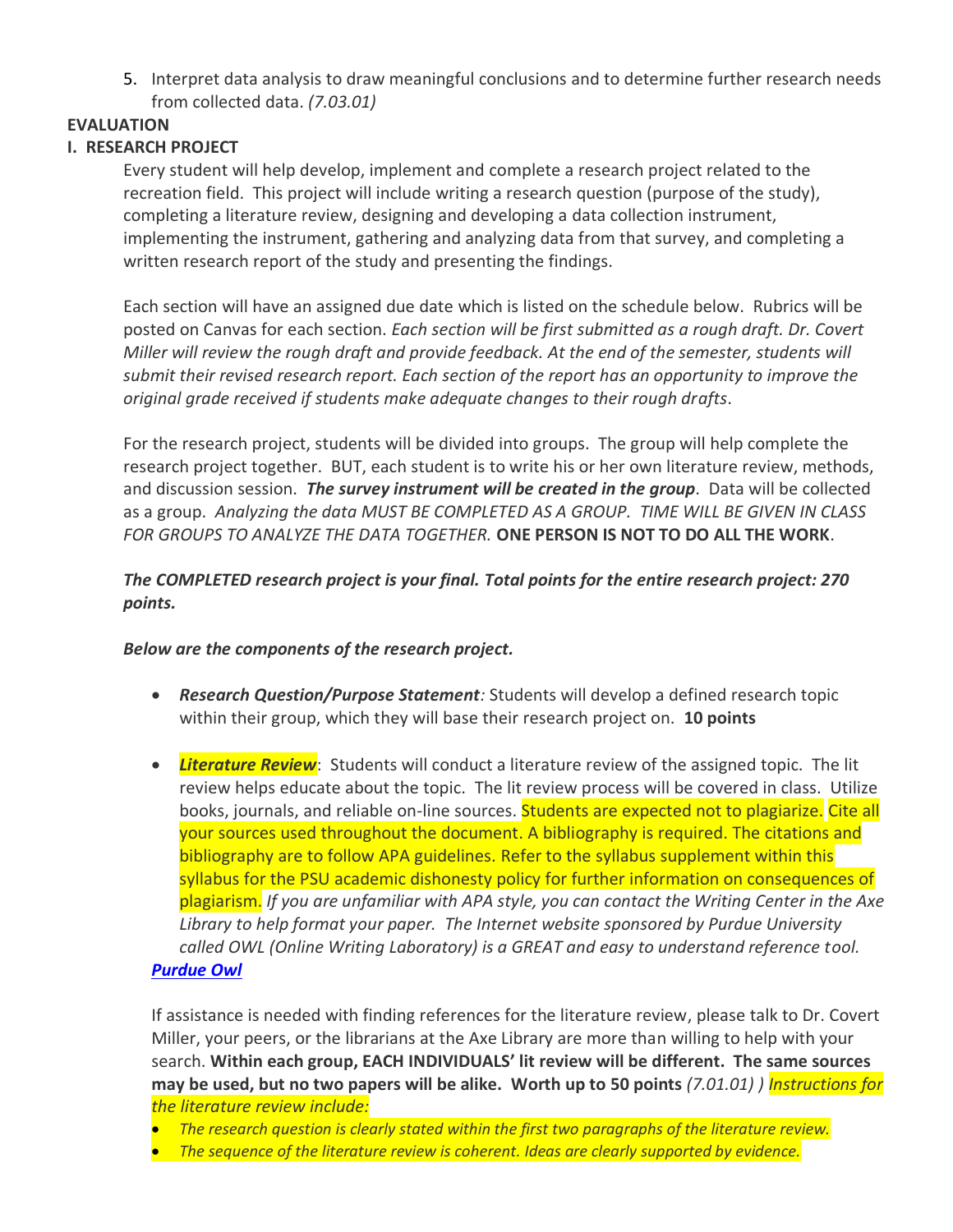• *Clearly used and cited all 8 sources throughout literature review Minimum four pages in length*

- *Bibliography: Students will be required to create and submit a bibliography with their literature review. All sources are to be sited throughout the document. The bibliography is to follow APA guidelines. If you are unfamiliar with APA style, contact the Writing Center in the Axe Library. In addition, the website sponsored by Purdue University called OWL (Online Writing Laboratory) is a great reference tool. Website: [Purdue Owl](http://owl.english.purdue.edu/owl/resource/560/01/) Bibliography is worth up to 10 points. This document is to be placed at the end of the final research project.*
- *Data Collection Instrument:* Students will create a reliable research instrument that pertains to their study with their group. Finding and developing reliable research tools will be covered in class. **Worth up to 50 points** *(7.02.01 & 7.03.01) Instructions for the Instrument include:*
	- o *Must have at least eight questions if not more. No more than 15 questions.*
	- o *The instrument asks the questions that will collect the data you need to collect in order to answer your research question. Questions may be formatted any way you chose, but remember, the data will be analyzed using Excel.*
	- o *Data collection questions are to be specific, using correct word choices, and appropriate for the population. All questions must pertain to the data you are collecting.*
	- o *Data collection questions are grouped together accordingly. There is a coherent flow to the tool. Activity questions are with activity questions, etc.*
	- o *Survey questions have specific wording. There is no room for misunderstanding of a question.*
	- o *Responses provided are all appropriate to the question.*
	- o *Responses provided have specific wording. There is no room for misunderstanding of a response*
	- o *The informed consent is located at the top of the collection tool, along with researchers names at the bottom of the page.*
	- o *Minimum one page in length.*

• *Methods Section:* Students will collect data and analyze their collected data within their group. Information on the data process will be covered in class. **50 points** *(7.03.01)*

#### *Instructions for the Methods section:*

- o *Clearly describes WHO was involved in the study (your sample) and clearly states the sample size*
- o *Specifically details HOW the data was collected: Did you use a survey. What type of questions did you use in your survey. How did you administer your survey. HOW did you get respondents to participate? HOW did you recruit the sample: convenience, random, snowball, etc.*
- o *Specifically states WHEN the data was collected.*
- o *Specifically states WHERE the data was collected* o *Specifically states WHO collected the data.*
- o *Specifically states HOW the data was analyzed. Did you use Excel, Survey Monkey?*
- o *Sample size is 50 - 100.*
- o *Minimum page length two pages.*
- *Results Section:* Students will write the results of their data collection in this section. **50 points**  *(7.03.01) Instructions for the results section:*
	- o *Writing style is to the point. Only facts are reported in this section.*
	- o *The MODE is reported for at least five survey questions. The MODE is interpreted without any research bias.*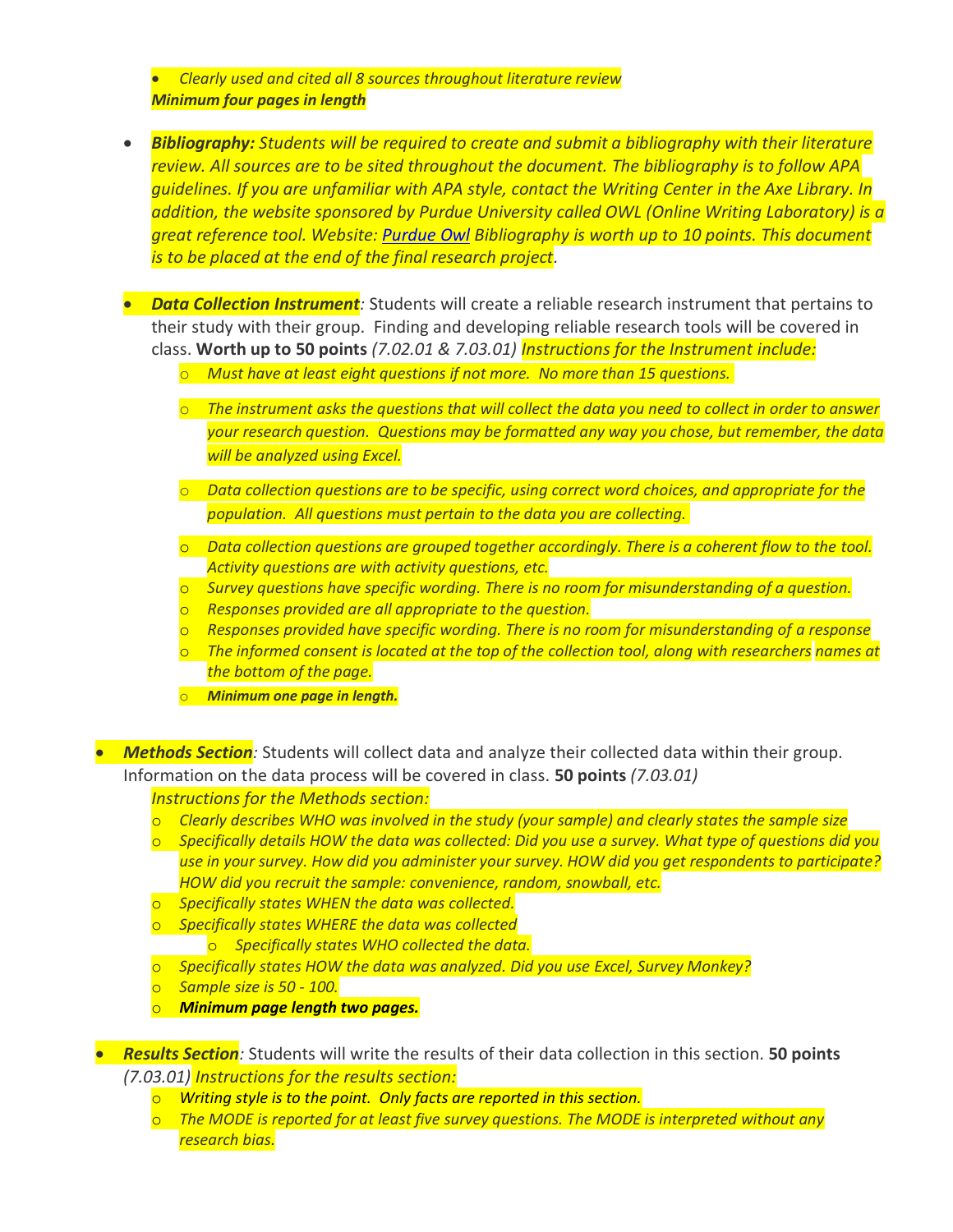- o *The MEAN is reported for at least five survey questions. The MEAN is interpreted without any researcher bias.*
- o *The results section clearly states only the results of each question. The author's OPINION is not included.*
- o *Minimum page length two pages*
- *Discussion:* Students will write the discussion section of their report. This will include a brief summary of the results and implications found from the research. **50 points** *(7.03.01) Instructions for the discussion section:*
	- o *Opening paragraph refers back to the research questions/objectives.*
	- o *Strengths and limitations to the project were addressed. Sampling limitations, participation, location, etc.*
	- o *Clearly explains at least THREE recommendations based on the research and uses the data as supporting evidence.*
	- o *Recommendations for at least 2 future studies are clearly written.*
	- o *A summary of the discussion section is presented, highlighting the major findings of the study.*
	- o *Clearly interprets the findings in the results sections.*
	- o *Minimum page length four pages*
- **Final Written Research Report**: The final report will be written in APA 6<sup>th</sup> Edition Style (American Psychological Association), 12-point font, Times New Roman, double spaced. **The minimum total page number of the final report is 12 pages.** The report will contain a cover, title page, table of contents, standard research chapters, bibliography, and appendices as needed. **The final written research report is due Monday December 7 th .** *(7.03.01)*

**The completed research paper is worth up to 270 total points. Throughout the semester, students are to submit a rough draft for each section of the research report. Each section will receive a grade as it is handed in. Students will receive feedback within Canvas and the rubric and have the opportunity to make changes. If students make the suggested changes, this will give students a second chance to raise their grade on the completed research paper. Each section of the paper is to follow the same instructions as stated above for each section.** 

*Even though this is a group project, each individual's completed research project will be different. There will be no two papers alike. Each section will contain similar information, but papers will not be exact replicates of each other. Students are to earn their own grade.* 

**\*\*Turnitin will be used for every writing assignment submitted on Canvas. The document will be scanned at submission. If plagiarism is detected, the student will be required to meet with Dr. Covert Miller.**

**II.** *Writing Center Appointment:* Every student must have a consultation with the PSU writing center at least one time during the semester for assistance with their research paper. Students may have their consultation any time during the semester. Student's must make an appointment with the writing center. *The online confirmation from the student's writing center appointment must be sent to Dr. Covert Miller*. **DUE DEAD WEEK, WEDNESDAY DEC.2 n . Extra writing center sessions will count as extra credit. Extra credit will be granted if students do an online or in person apt. Dr. Covert Miller must receive the confirmation of the appointment to receive extra credit. WORTH 25 POINTS**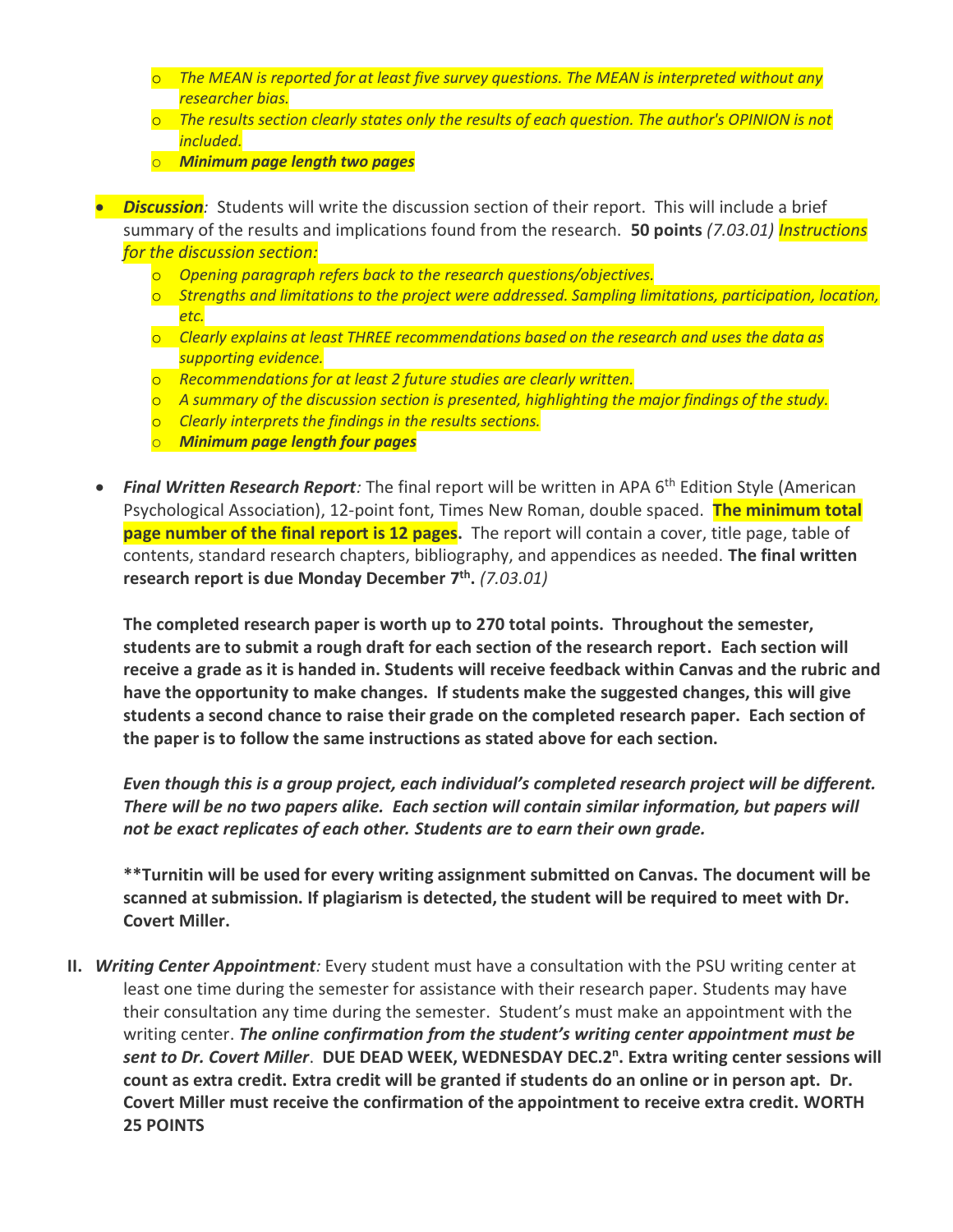- **III***. Oral Presentation of Project:* Each group will prepare and present a report on their research findings. A power point must be used. The report is an overview of the study. To be included: the purpose of the study, the methods used to collect data, results of the study, conclusions drawn from data, and suggestions for future research. Allow time for class questions and discussion. EACH GROUP MEMBER IS TO SUBMIT THE PRESENTATION VIA CANVAS. **50 points. Due Monday, Dec. 7 th @ 8:00 am. The presentations will be on a virtual platform. Students must have microphone capability in order to present. Students must be available during the scheduled final time, Monday Dec. 7th from 11:00 am – 12:50 pm. Each group will present together.**
- **IV. In-class assignments –** There will be various in-class assignments for most class meetings. The assignments can be completed in person or virtually. All assignments will be submitted on Canvas.

**GRADING SYSTEM:** Below is a breakdown of the point value of each assignment. Turn in items on time! Do not ask about bumping grades. If the grade is borderline, attendance and class participation will be taken into consideration when deciding grades. POINTS WILL BE DEDUCTED FOR LATE ASSIGNMENTS.

| <b>Research Problem:</b> | 10 points |
|--------------------------|-----------|
| Literature Review        | 50 points |
| Bibliography             | 10 points |
| Survey Instrument:       | 50 points |
| <b>Methods Section:</b>  | 50 points |
| (Data Collection)        |           |
| (Analyze Data)           |           |
| <b>Results Section:</b>  | 50 points |
| Discussion:              | 50 points |

**Completed Written Report: 270 points** Oral Report: 50 points

Grades will be earned as follows:

A= 90-100% B= 89-80% C= 79-70% D=69-60% F= Below 59% *Do not ask about bumping grades. If the final grade is borderline, class participation and timeliness of assignment submissions will help decide the final grade.*

*Assignments are expected to be submitted on-time, regardless of a student attending face-to-face or online. Assignments given are to help students learn the material and practice the material learned. If students become behind on submitting assignments, this could potentially hurt overall major course assignments. The assignments build to the major course assignments.* **Any assignments handed in late will receive 1 point off per day until received.**

**Student Accommodations –** Students who require accommodations must present or be contacted by the Student Accommodations Center. Students should speak with Dr. Covert Miller about course accommodations in order to ensure best opportunities to learn.

*For important dates, academic dishonesty policies, university information and policies, see the [Syllabus](https://www.pittstate.edu/registrar/_files/documents/syllabus-supplement-fall-2020-updated-7-17-20.pdf)  [supplement.](https://www.pittstate.edu/registrar/_files/documents/syllabus-supplement-fall-2020-updated-7-17-20.pdf)*

## **Considerations for Fall Semester 2020**

**University Policy:** In response to the guidelines put in place by local, state, and federal Health Departments, several policies have been put into place by the University to provide as much safety and flexibility as possible. One such policy that will be enforced in this class is the requirement that all students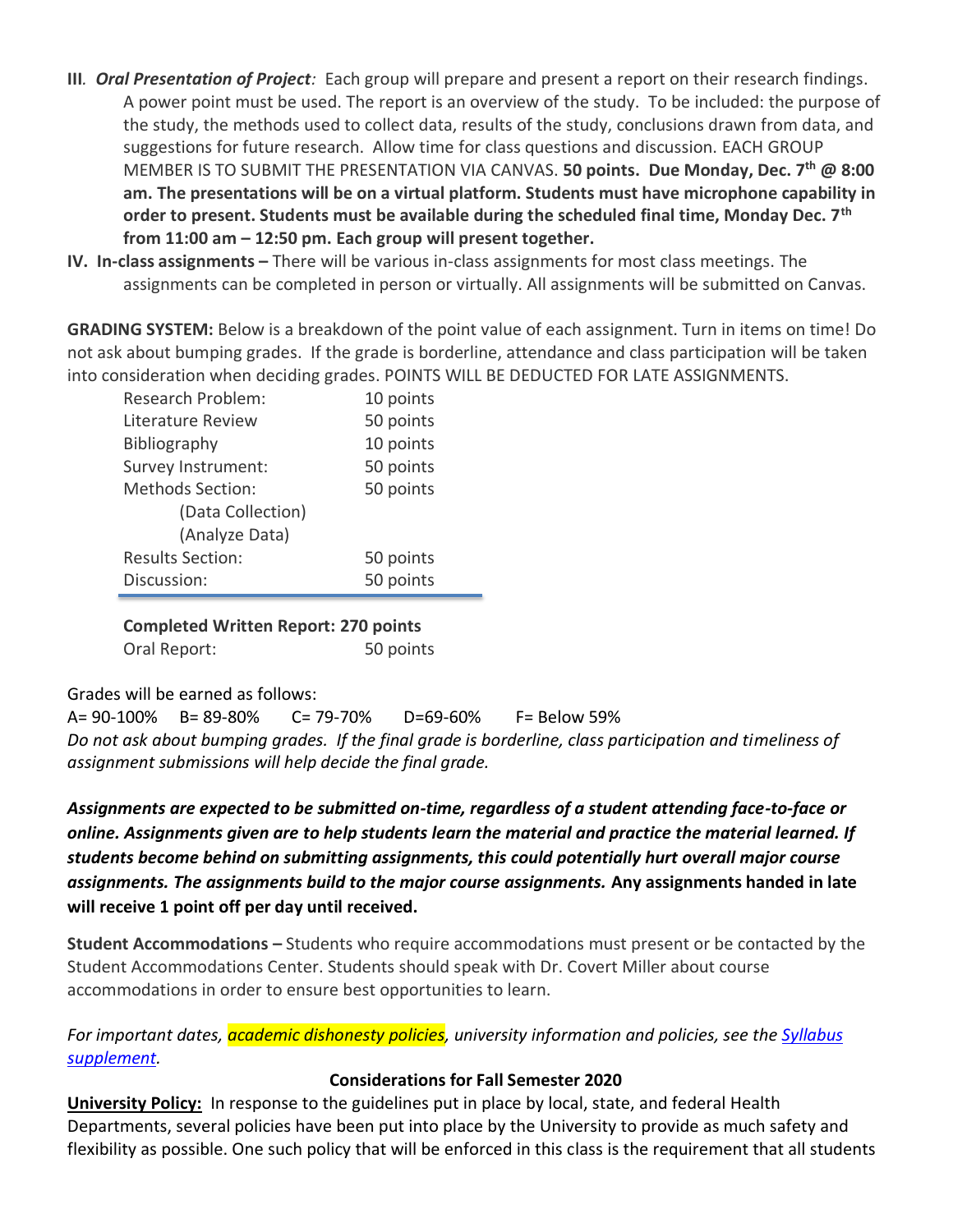wear a face mask [\(pittstate.edu/coronavirus](https://www.pittstate.edu/office/health-services/coronavirus/index.html) > PSU Face Mask Policy). Students will be required to abide by these policies; students failing to do so will be asked to leave class until back in compliance. For a list of all policies and resources put in place by the University in response to COVID-19, go to <https://www.pittstate.edu/office/health-services/coronavirus/index.html>

**Office Hours:** Office hours will be held virtually. If a student needs to meet with Dr. Covert Miller in person, students will be required to make an appointment. Upon the student arrival, students are required to check in with the HHPR offices. They will then be allowed to come to Dr. Covert Miller's classroom.

**Social Distancing:** Students are expected to follow social distancing guidelines when in the classroom. This includes maintaining six-feet of distance between students and the instructor. *The instructor may be within six feet of a student to answer questions/check work for a 15-minute time period*. Students are not to share personal items and are expected practice proper hygiene. All assignments will be submitted via Canvas. No in-class paperwork will be handed-in. Equipment used during interventions will be wiped down after use.

**Additional Requirements/Considerations for Online Participation:** Due to the current social distancing policies, there are several alterations to the syllabus for those who cannot or do not wish to attend face-toface lectures. If you are unable to meet any of these requirements, please speak with the instructor as soon as possible to discuss your options.

- *1.* In-person attendance is *not mandatory*. Live lectures will be simulcast and recorded using Zoom (or equivalent). If you are uncomfortable or unable to attend a face-to-face lecture, you are welcome to participate in the lecture during normal class time via Zoom or view it on your own time and email questions to the instructor *prior to the next schedule class*. *Students will be required to attend class either in-person or virtually for assignments/projects that require students to be live during scheduled class time. See assignment listing for those requiring students to be present. Students must understand this course will incorporate in class assignments and require dedicated time to complete the writing assignments. The activities can be completed face to face and virtual, but "live" attendance virtually is strongly recommended***. If students choose to attend FULLY online, this must be discussed with the course instructor by the second week of class.**
- *2.* Quizzes, tests, presentations, and certain assignments will be available online; however, *they may take place during normal class times so you must be prepared to sign in and take them at that time or participate at that time from wherever you are located. Assignments are expected to be submitted on-time, regardless of a student attending face-to-face or online.*
- 3. In order to participate in this class online, there are several additional requirements that are not necessary for face-to-face:
	- a. Windows PC or a computer capable of running Windows software.
	- b. Access to a webcam is required. Quizzes and tests may be administered using Respondus Monitor at the instructor's discretion. This software is a tool used to prevent academic dishonesty and requires the use of a webcam. In the past, an iPad has NOT been able to serve this function, so either a notebook computer with an integrated camera (e.g. Microsoft Surface Pro) or a USB plug-in version should be sufficient. The instructor will provide a practice quiz to make sure your hardware will work.
	- c. Access to a microphone or ability to call in to Zoom meetings is required due to the interactions with the community. Most webcams have an integrated microphone but Zoom meetings will be set up to also allow call-in from a phone line.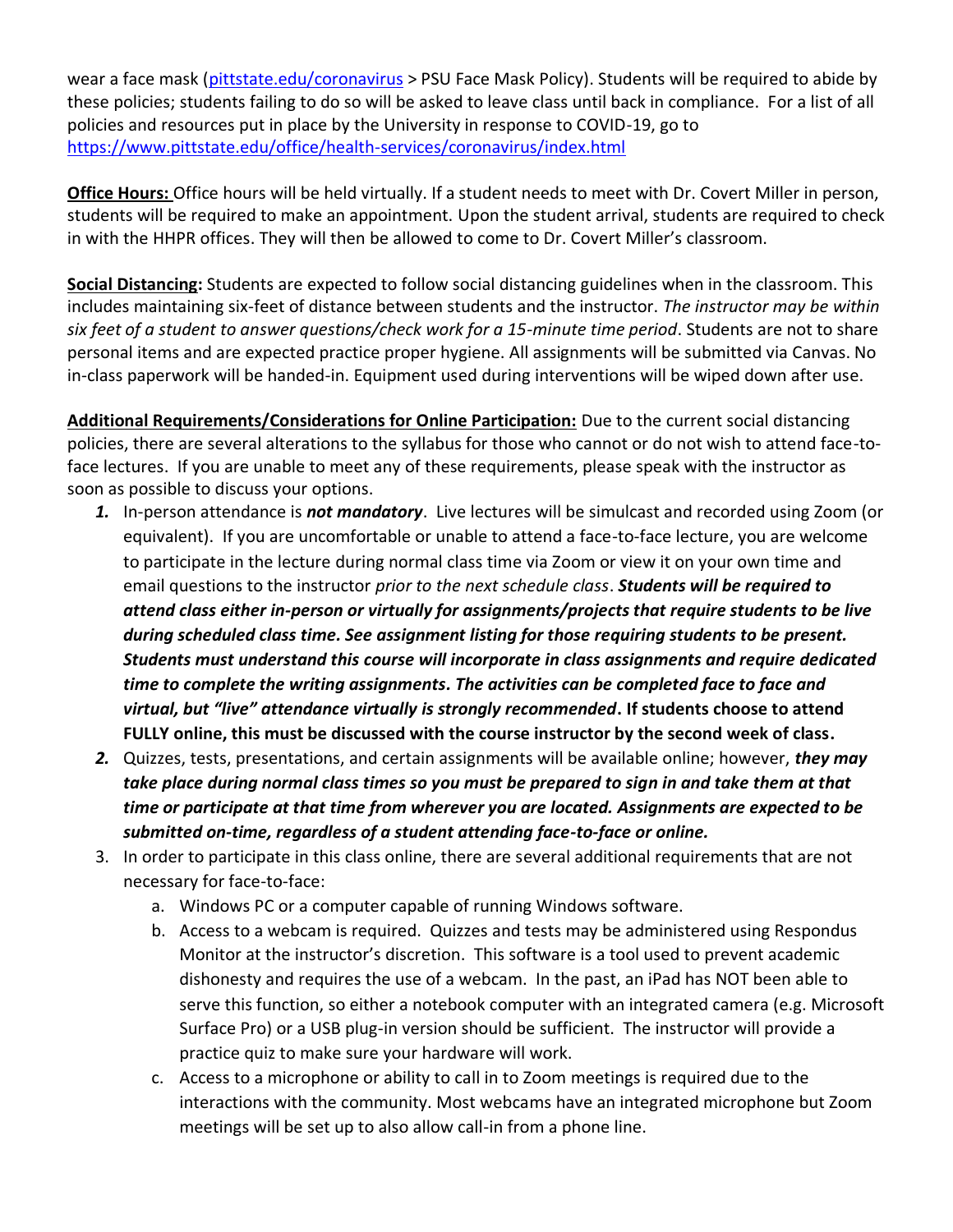- d. You will need to be able to hear the audio track to get the most out of lectures whether that is with integrated speakers or plug-in headphones.
- e. Reliable internet access. Since all your instruction will be done over video conferencing and quizzes/exams will require uninterrupted Internet access, it is imperative that you have a reliable connection. High speed internet is preferred, but not required as long as you are able to view video, and your connection is not prone to dropping signal (i.e. using a mobile hot spot in an area with spotty cell signal is not advised).

**Netiquette**: Netiquette is a set of rules for behaving properly online. Internet messages are permanent, so you don't want to be remembered as anything other than a courteous professional.

- Use good grammar and spelling and avoid using text messaging shortcuts or all caps.
- Double-check email addresses and spelling of names/titles.
- Be aware of hitting Reply All or Message All when sending email or chat room messages.
- During video conferences, mute your microphone and web cam unless you're actively speaking.
- Make sure that your background (both what's visible in the room behind you and what's visible on your computer desktop) and your chat room avatar look professional.
- Don't write angry if you have an issue, take a few minutes to calm down before writing something you may regret.

Determination of what is inappropriate behavior will be at the discretion of the instructor and may result in being dropped from the class or brought before the University disciplinary committee. Examples of inappropriate behavior include, but aren't limited to: swearing and profanity, insensitivities to differences in cultural and linguistic backgrounds, different political and religious beliefs, "flaming" (publicly attacking or insulting) another student.

**A word of caution about working online.** *Do not assume that you will have more free time just because you're doing a course online. This course requires a lot of time and writing.* With a face-to-face class the rule of thumb is to spend 3 hours outside of class for every credit hour; for example, for a three-credit hour class, you should be spending an ADDITIONAL 9 hours outside of class preparing (reading assigned chapters, doing suggested problems, reviewing notes, etc) for a total of 12 hours spent each week just on that class. If the same class is offered online, you should plan to spend the same 12 hours on the class, without having a scheduled meeting time. It is easy to convince yourself that "Since I don't have to go to class, I can do other things like work full time." *While some students may be able to handle a 40-hour-a-week job and 60 hours of school (15 credit hours + 15\*3 hours of homework) every week, students often quickly get in over their heads and fall behind on schoolwork. For reference, there are only 168 hours in a 7-day week. If we must go online at some point this semester, please carefully consider your options and your personal study habits when planning your time.*

| Week of | <b>TOPIC</b>                                                   | <b>OTHER ITEMS DUE</b>     |  |
|---------|----------------------------------------------------------------|----------------------------|--|
| 8/17    | Welcome & Syllabus/Chapter 1                                   |                            |  |
|         | Chapt. 1 Investigative Overview: Why do research in            |                            |  |
|         | recreation????                                                 |                            |  |
| 8/24    | Chapt. 2 Research and Eval. Process; (7.03.01) Qualitative and |                            |  |
|         | Quantitative Designs,                                          |                            |  |
| 8/31    | Chapter 3 Research Problem                                     | <b>Research Topic Due:</b> |  |
|         |                                                                | Friday                     |  |

## **TENTATIVE READING/HOMEWORK/ASSIGNMENT SCHEDULE**